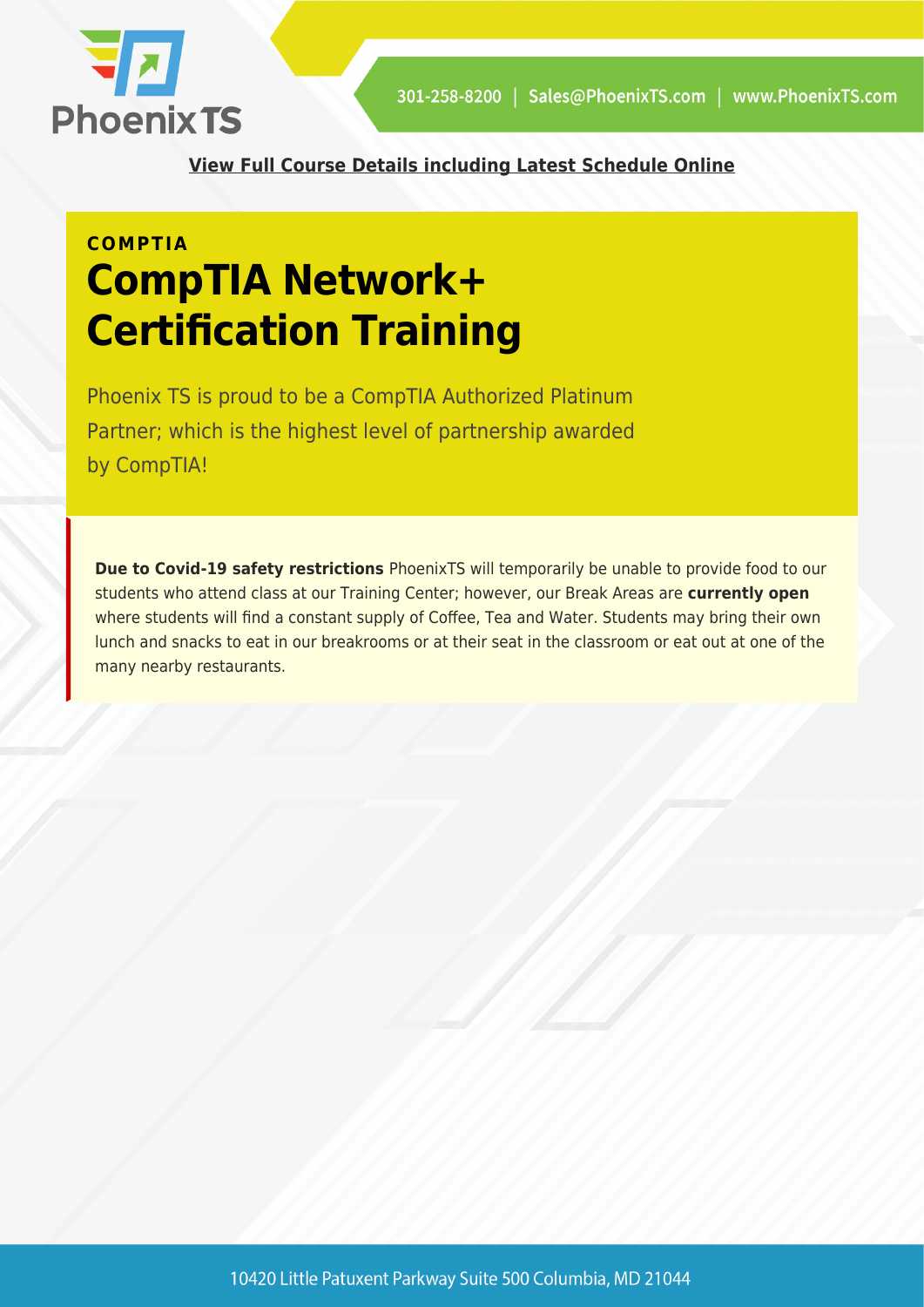

# **Course Overview**

Phoenix TS Network+ accelerated course provides participants with preparation for the Network+ certification exam. Participants will gain the skills and knowledge required to perform installation, management, and troubleshooting on various networks living and platforms.

Our 5-day instructor-led Network+ training and certification boot camp in Washington, DC Metro, Tysons Corner, VA, Columbia, MD or Live Online will lead students through exam objectives such as network technologies, media and topologies, installation and configuration, security and management. Upon completion of training, candidates will be prepared to tackle the Network+ certification exam administered on the last day of class.

# **Schedule**

|                                                   | <b>LOCATION</b>                         |                   |
|---------------------------------------------------|-----------------------------------------|-------------------|
| $1/22 - 7/15/22$ (5 days)                         | <b>Tysons Corner, VA</b><br>Open        | Contact Us        |
| <u>AUTHORIZED </u><br><b>PARTNER</b>              | <b>Live Online</b><br>Guaranteed to run | Contact Us        |
| 73822L7/22/22 (5 days)<br>8:30AM - 4:30PM         | Columbia, MD<br>Open                    | Contact Us        |
| $8/01/22 - 8/05/22$ (5 days)<br>8:30AM - 4:30PM   | <b>Tysons Corner, VA</b><br>Open        | Contact Us        |
| $8/08/22 - 8/12/22$ (5 days)<br>8:30AM - 4:30PM   | <b>Live Online</b><br>Guaranteed to run | Contact Us        |
| $8/08/22 - 8/12/22$ (5 days)<br>8:30AM - 4:30PM   | <b>Columbia, MD</b><br>Open             | <b>Contact Us</b> |
| $8/15/22 - 8/19/22$ (5 days)<br>$8:30AM - 4:00PM$ | Columbia, MD<br>Sold Out                | Contact Us        |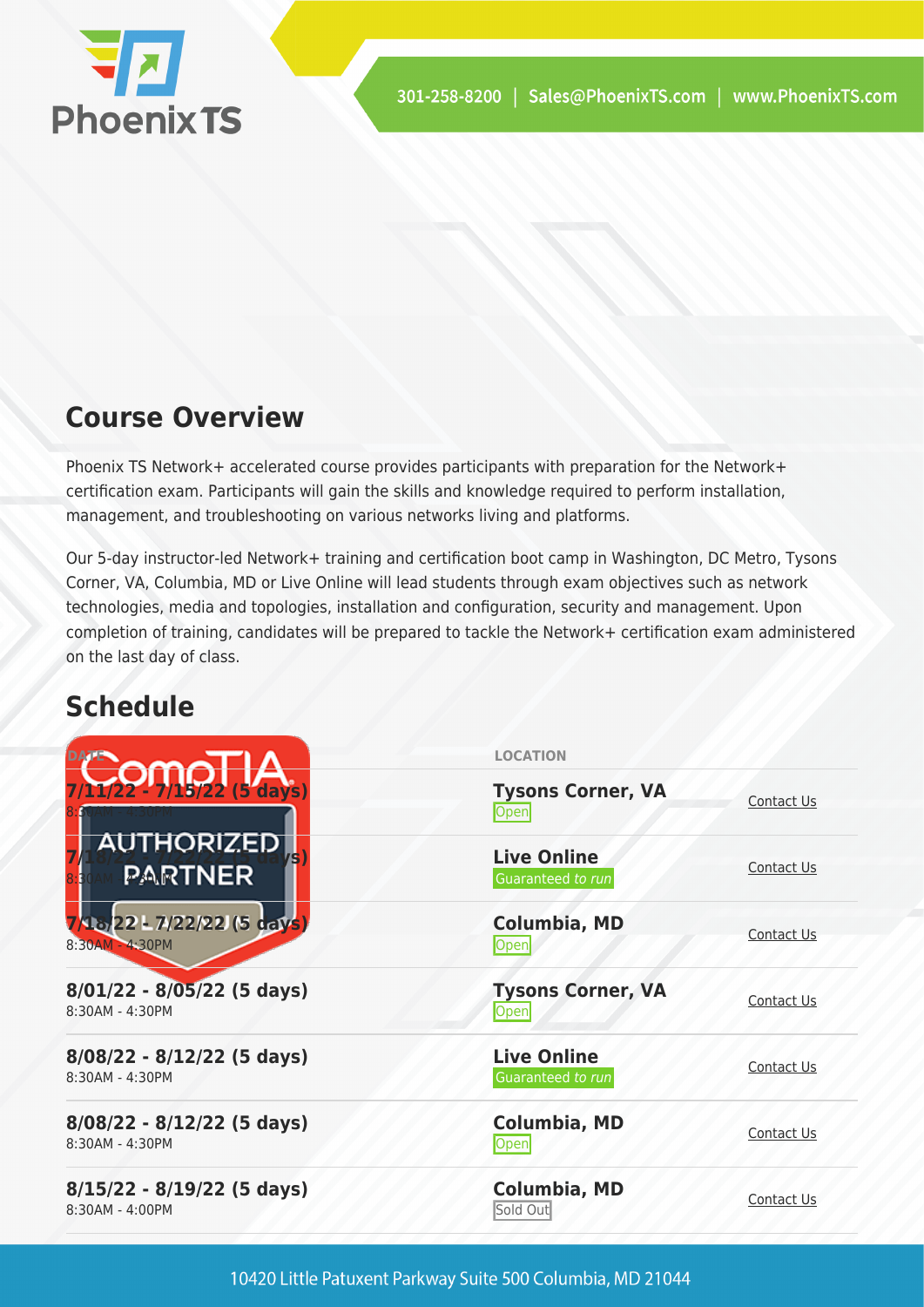

**8/22/22 - 8/26/22 (5 days)** 8:30AM - 4:30PM

**8/29/22 - 9/02/22 (5 days)** 8:30AM - 4:30PM

**8/29/22 - 9/02/22 (5 days)** 8:30AM - 4:30PM

**9/12/22 - 9/16/22 (5 days)** 8:30AM - 4:30PM

**9/19/22 - 9/23/22 (5 days)** 8:30AM - 4:30PM

**9/19/22 - 9/23/22 (5 days)** 8:30AM - 4:30PM

**9/26/22 - 9/30/22 (5 days)** 8:30AM - 4:30PM

**10/03/22 - 10/07/22 (5 days)** 8:30AM - 4:30PM

**10/03/22 - 10/07/22 (5 days)** 8:30AM - 4:30PM

**10/03/22 - 11/02/22 (10 days)** 5:00PM - 9:00PM

**10/10/22 - 10/14/22 (5 days)** 8:30AM - 4:30PM

**10/17/22 - 10/21/22 (5 days)** 8:30AM - 4:30PM

**10/17/22 - 10/21/22 (5 days)** 8:30AM - 4:30PM

**10/24/22 - 10/28/22 (5 days)** 8:30AM - 4:30PM

**10/31/22 - 11/04/22 (5 days)** 8:30AM - 4:30PM

**DATE LOCATION**

| <b>Tysons Corner, VA</b><br>Open | Contact Us        |
|----------------------------------|-------------------|
| <b>Live Online</b><br>Open       | Contact Us        |
| Columbia, MD<br>Open             | Contact Us        |
| <b>Tysons Corner, VA</b><br>Open | Contact Us        |
| <b>Live Online</b><br>Open       | Contact Us        |
| Columbia, MD<br>Open             | Contact Us        |
| <b>Tysons Corner, VA</b><br>Open | <b>Contact Us</b> |
| <b>Live Online</b><br>Open       | <b>Contact Us</b> |
| Columbia, MD<br>Open             | Contact Us        |
| <b>Live Online</b><br>Open       | Contact Us        |
| <b>Tysons Corner, VA</b><br>Open | <b>Contact Us</b> |
| <b>Live Online</b><br>Open       | Contact Us        |
| Columbia, MD<br>Open             | <b>Contact Us</b> |
| <b>Tysons Corner, VA</b><br>Open | <b>Contact Us</b> |

**Live Online** <u>Den [Contact Us](https://phoenixts.com/schedule/more-info/?class=21621)</u>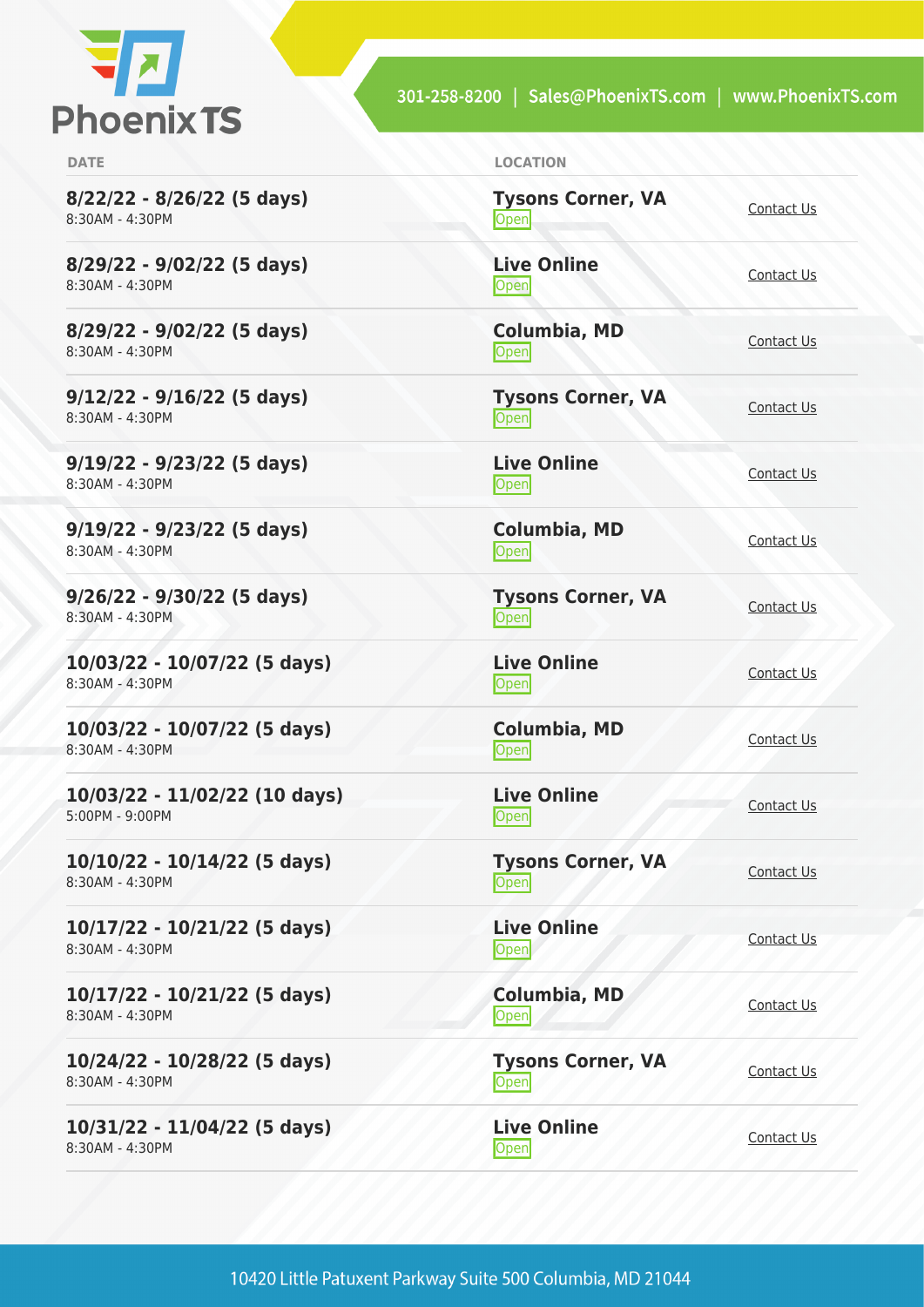

| <b>DATE</b>                                     | <b>LOCATION</b>                   |                   |
|-------------------------------------------------|-----------------------------------|-------------------|
| 10/31/22 - 11/04/22 (5 days)<br>8:30AM - 4:30PM | Columbia, MD<br><b>Open</b>       | Contact Us        |
| 11/07/22 - 11/11/22 (5 days)<br>8:30AM - 4:30PM | <b>Tysons Corner, VA</b><br>Open  | Contact Us        |
| 11/14/22 - 11/18/22 (5 days)<br>8:30AM - 4:30PM | <b>Live Online</b><br>Open        | Contact Us        |
| 11/14/22 - 11/18/22 (5 days)<br>8:30AM - 4:30PM | <b>Columbia, MD</b><br>Open       | Contact Us        |
| 11/28/22 - 12/02/22 (5 days)<br>8:30AM - 4:30PM | <b>Tysons Corner, VA</b><br>Open  | Contact Us        |
| 11/28/22 - 12/02/22 (5 days)<br>8:30AM - 4:30PM | <b>Live Online</b><br>Open        | Contact Us        |
| 11/28/22 - 12/02/22 (5 days)<br>8:30AM - 4:30PM | <b>Columbia, MD</b><br>Open       | <b>Contact Us</b> |
| 12/05/22 - 12/09/22 (5 days)<br>8:30AM - 4:30PM | <b>Tysons Corner, VA</b><br>Open  | <b>Contact Us</b> |
| 12/12/22 - 12/16/22 (5 days)<br>8:30AM - 4:30PM | <b>Live Online</b><br><b>Open</b> | Contact Us        |
| 12/12/22 - 12/16/22 (5 days)<br>8:30AM - 4:30PM | <b>Columbia, MD</b><br>Open       | Contact Us        |
| 12/19/22 - 12/23/22 (5 days)<br>8:30AM - 4:30PM | <b>Live Online</b><br><b>Open</b> | Contact Us        |
| 12/19/22 - 12/23/22 (5 days)<br>8:30AM - 4:30PM | <b>Columbia, MD</b><br>Open       | Contact Us        |
| $1/02/23 - 1/06/23$ (5 days)<br>8:30AM - 4:30PM | <b>Tysons Corner, VA</b><br>Open  | <b>Contact Us</b> |
| $1/09/23 - 1/13/23$ (5 days)<br>8:30AM - 4:30PM | Columbia, MD<br>Open              | Contact Us        |
| $1/09/23 - 1/13/23$ (5 days)<br>8:30AM - 4:30PM | <b>Live Online</b><br>Open        | Contact Us        |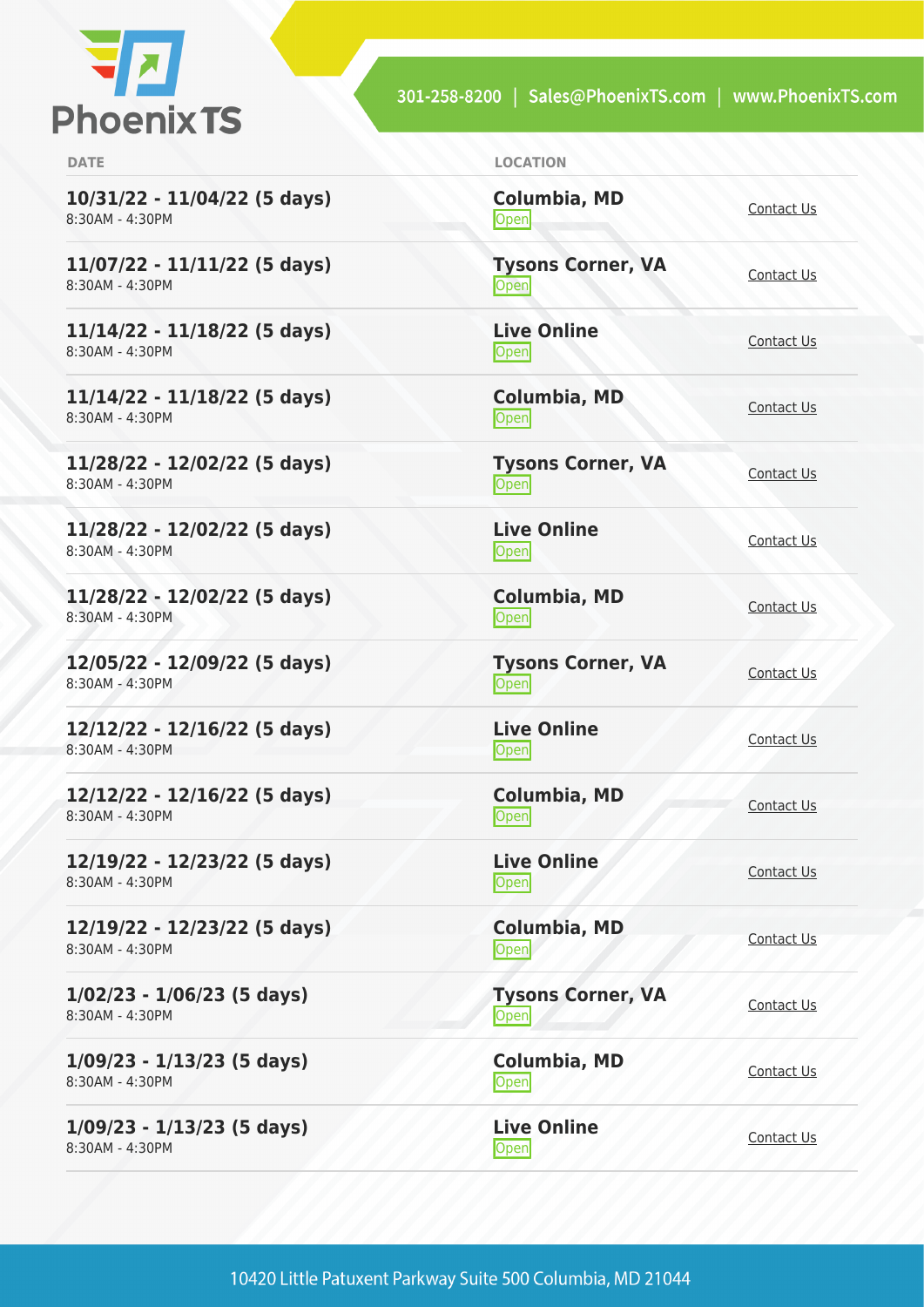

**1/23/23 - 1/27/23 (5 days)** 8:30AM - 4:30PM

**1/23/23 - 1/27/23 (5 days)** 8:30AM - 4:30PM

**1/23/23 - 1/27/23 (5 days)** 8:30AM - 4:30PM

**2/06/23 - 2/10/23 (5 days)** 8:30AM - 4:30PM

**2/13/23 - 2/17/23 (5 days)** 8:30AM - 4:30PM

**2/13/23 - 2/17/23 (5 days)** 8:30AM - 4:30PM

**2/20/23 - 2/24/23 (5 days)** 8:30AM - 4:30PM

**2/27/23 - 3/01/23 (5 days)** 8:30AM - 4:30PM

**2/27/23 - 3/03/23 (5 days)** 8:30AM - 4:30PM

**3/06/23 - 3/10/23 (5 days)** 8:30AM - 4:30PM

**3/13/23 - 3/17/23 (5 days)** 8:30AM - 4:30PM

**3/13/23 - 3/17/23 (5 days)** 8:30AM - 4:30PM

**3/20/23 - 3/24/23 (5 days)** 8:30AM - 4:30PM

**3/27/23 - 3/31/23 (5 days)** 8:30AM - 4:30PM

**3/27/23 - 3/31/23 (5 days)** 8:30AM - 4:30PM

| <b>DATE</b> | <b>LOCATION</b> |
|-------------|-----------------|
|             |                 |

| <b>Tysons Corner, VA</b><br>Open | Contact Us        |
|----------------------------------|-------------------|
| Columbia, MD<br>Open             | Contact Us        |
| <b>Live Online</b><br>Open       | Contact Us        |
| <b>Tysons Corner, VA</b><br>Open | Contact Us        |
| Columbia, MD<br>Open             | Contact Us        |
| <b>Live Online</b><br>Open       | <b>Contact Us</b> |
| <b>Tysons Corner, VA</b><br>Open | <b>Contact Us</b> |
| <b>Columbia, MD</b><br>Open      | <b>Contact Us</b> |
| <b>Live Online</b><br>Open       | Contact Us        |
| <b>Tysons Corner, VA</b><br>Open | Contact Us        |
| Columbia, MD<br>Open             | <b>Contact Us</b> |
| <b>Live Online</b><br>Open       | Contact Us        |
| <b>Tysons Corner, VA</b><br>Open | <b>Contact Us</b> |
| Columbia, MD<br>Open             | <b>Contact Us</b> |
| <b>Live Online</b><br>Open       | Contact Us        |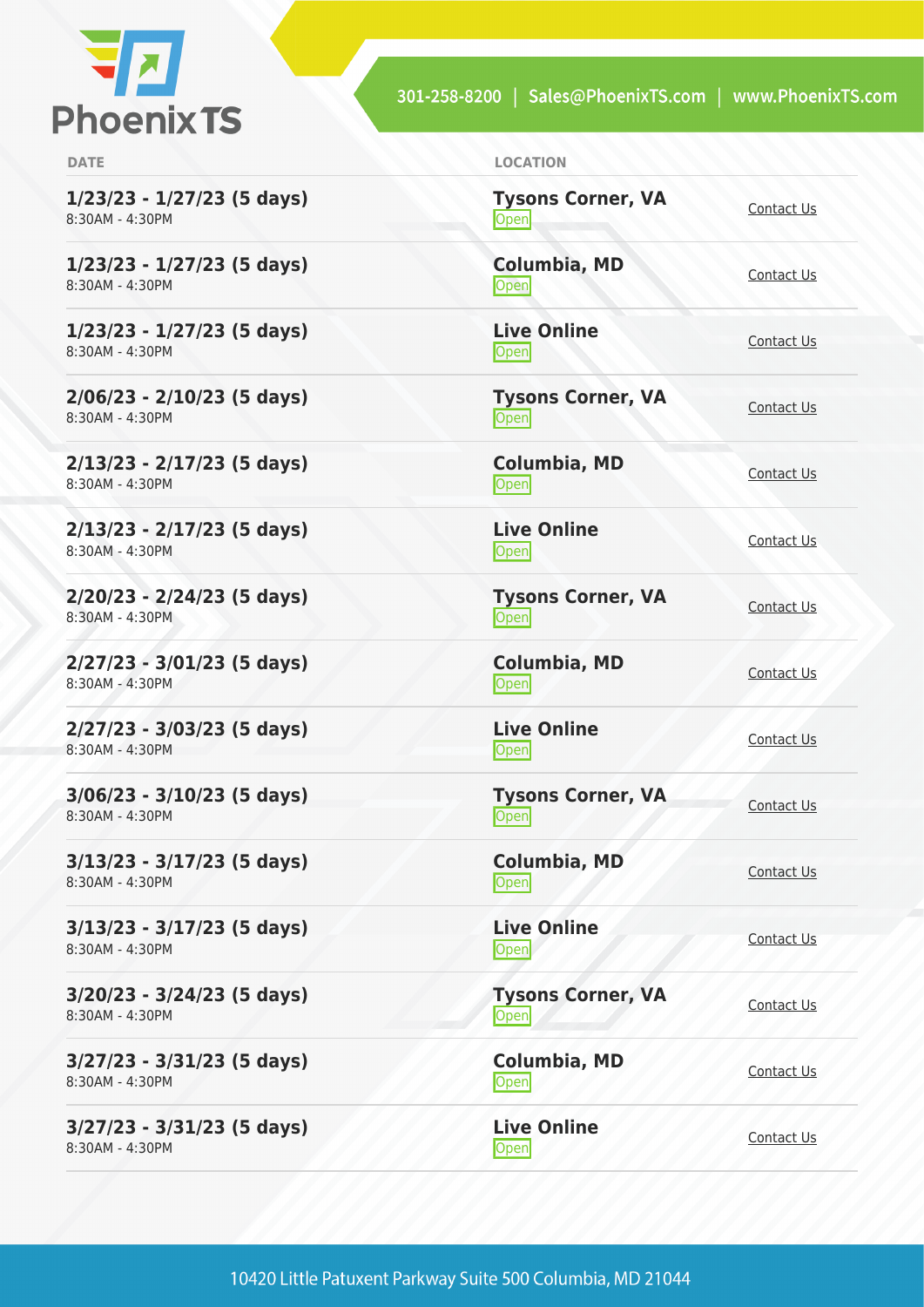

**4/03/23 - 4/07/23 (5 days)** 8:30AM - 4:30PM

**4/10/23 - 4/14/23 (5 days)** 8:30AM - 4:30PM

**4/10/23 - 4/14/23 (5 days)** 8:30AM - 4:30PM

**4/17/23 - 4/21/23 (5 days)** 8:30AM - 4:30PM

**4/24/23 - 4/28/23 (5 days)** 8:30AM - 4:30PM

**4/24/23 - 4/28/23 (5 days)** 8:30AM - 4:30PM

**5/01/23 - 5/05/23 (5 days)** 8:30AM - 4:30PM

**5/08/23 - 5/12/23 (5 days)** 8:30AM - 4:30PM

**5/08/23 - 5/12/23 (5 days)** 8:30AM - 4:30PM

**5/15/23 - 5/19/23 (5 days)** 8:30AM - 4:30PM

**5/22/23 - 5/26/23 (5 days)** 8:30AM - 4:30PM

**5/22/23 - 5/26/23 (5 days)** 8:30AM - 4:30PM

**6/05/23 - 6/09/23 (5 days)** 8:30AM - 4:30PM

**6/12/23 - 6/16/23 (5 days)** 8:30AM - 4:30PM

**6/12/23 - 6/16/23 (5 days)** 8:30AM - 4:30PM

| <b>DATE</b> | <b>LOCATION</b> |
|-------------|-----------------|
|             |                 |

| <b>Tysons Corner, VA</b><br>Open | Contact Us        |
|----------------------------------|-------------------|
| <b>Columbia, MD</b><br>Open      | Contact Us        |
| <b>Live Online</b><br>Open       | Contact Us        |
| <b>Tysons Corner, VA</b><br>Open | Contact Us        |
| Columbia, MD<br>Open             | Contact Us        |
| <b>Live Online</b><br>Open       | Contact Us        |
| <b>Tysons Corner, VA</b><br>Open | Contact Us        |
| <b>Columbia, MD</b><br>Open      | <b>Contact Us</b> |
| <b>Live Online</b><br>Open       | Contact Us        |
| <b>Tysons Corner, VA</b><br>Open | Contact Us        |
| <b>Columbia, MD</b><br>Open      | Contact Us        |
| <b>Live Online</b><br>Open       | Contact Us        |
| <b>Tysons Corner, VA</b><br>Open | Contact Us        |
| Columbia, MD<br>Open             | <b>Contact Us</b> |
| <b>Live Online</b><br>Open       | <b>Contact Us</b> |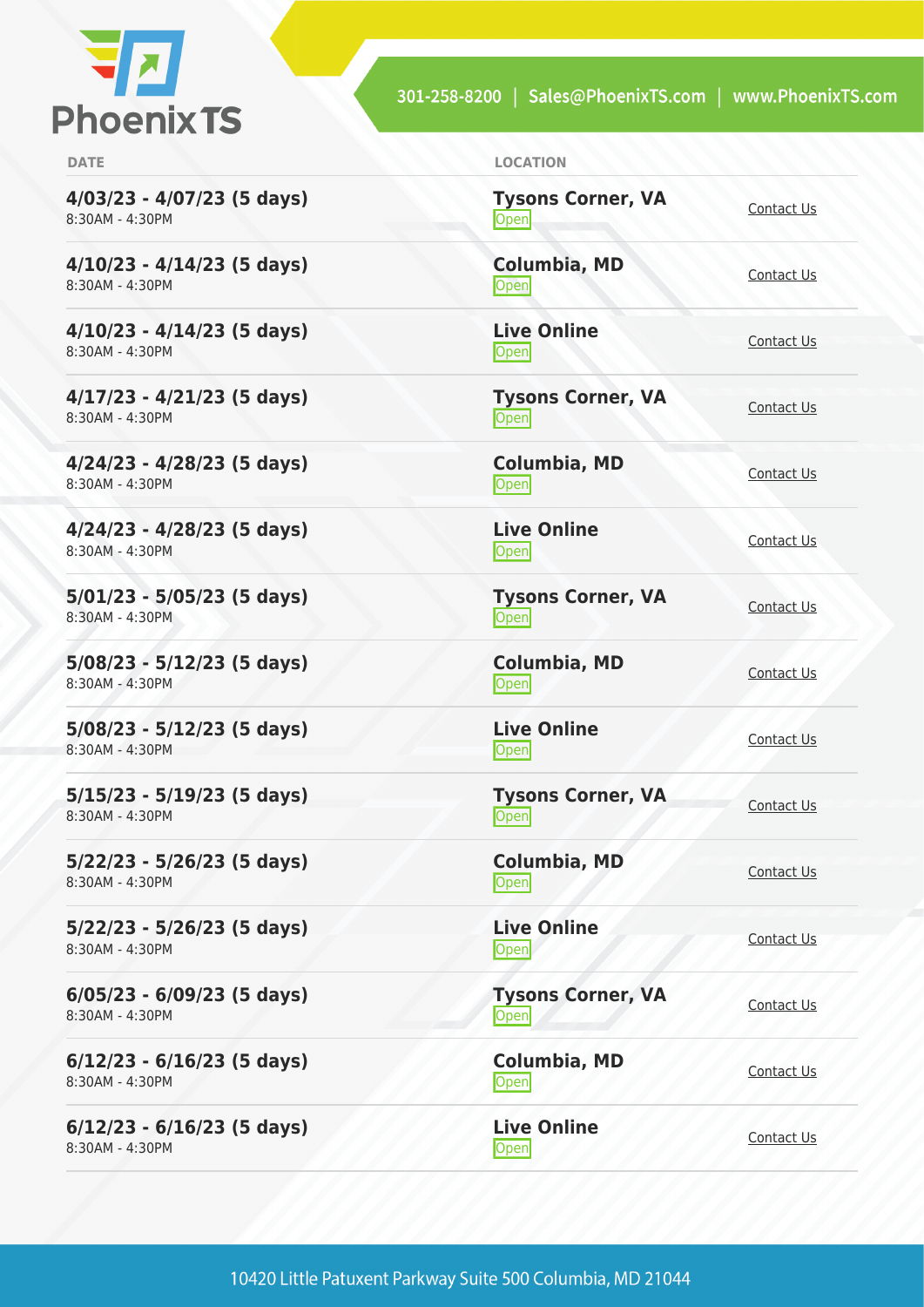

**6/19/23 - 6/23/23 (5 days)** 8:30AM - 4:30PM

**6/26/23 - 6/30/23 (5 days)** 8:30AM - 4:30PM

**6/26/23 - 6/30/23 (5 days)** 8:30AM - 4:30PM

**7/10/23 - 7/14/23 (5 days)** 8:30AM - 4:30PM

**7/17/23 - 7/21/23 (5 days)** 8:30AM - 4:30PM

**7/17/23 - 7/21/23 (5 days)** 8:30AM - 4:30PM

**7/24/23 - 7/28/23 (5 days)** 8:30AM - 4:30PM

**7/24/23 - 7/28/23 (5 days)** 8:30AM - 4:30PM

**7/24/23 - 7/28/23 (5 days)** 8:30AM - 4:30PM

**8/07/23 - 8/11/23 (5 days)** 8:30AM - 4:30PM

**8/14/23 - 8/18/23 (5 days)** 8:30AM - 4:30PM

**8/14/23 - 8/18/23 (5 days)** 8:30AM - 4:30PM

**8/21/23 - 8/25/23 (5 days)** 8:30AM - 4:30PM

**8/28/23 - 9/01/23 (5 days)** 8:30AM - 4:30PM

**8/28/23 - 9/01/23 (5 days)** 8:30AM - 4:30PM

| <b>DATE</b> | <b>LOCATION</b> |
|-------------|-----------------|
|             |                 |

| <b>Tysons Corner, VA</b><br>Open | <b>Contact Us</b> |
|----------------------------------|-------------------|
| Columbia, MD<br>Open             | Contact Us        |
| <b>Live Online</b><br>Open       | Contact Us        |
| <b>Tysons Corner, VA</b><br>Open | Contact Us        |
| Columbia, MD<br>Open             | Contact Us        |
| <b>Live Online</b><br>Open       | Contact Us        |
| <b>Tysons Corner, VA</b><br>Open | <b>Contact Us</b> |
| <b>Columbia, MD</b><br>Open      | <b>Contact Us</b> |
| <b>Live Online</b><br>Open       | Contact Us        |
| <b>Tysons Corner, VA</b><br>Open | Contact Us        |
| Columbia, MD<br>Open             | <b>Contact Us</b> |
| <b>Live Online</b><br>Open       | Contact Us        |
| <b>Tysons Corner, VA</b><br>Open | <b>Contact Us</b> |
| Columbia, MD<br>Open             | <b>Contact Us</b> |
| <b>Live Online</b><br>Open       | Contact Us        |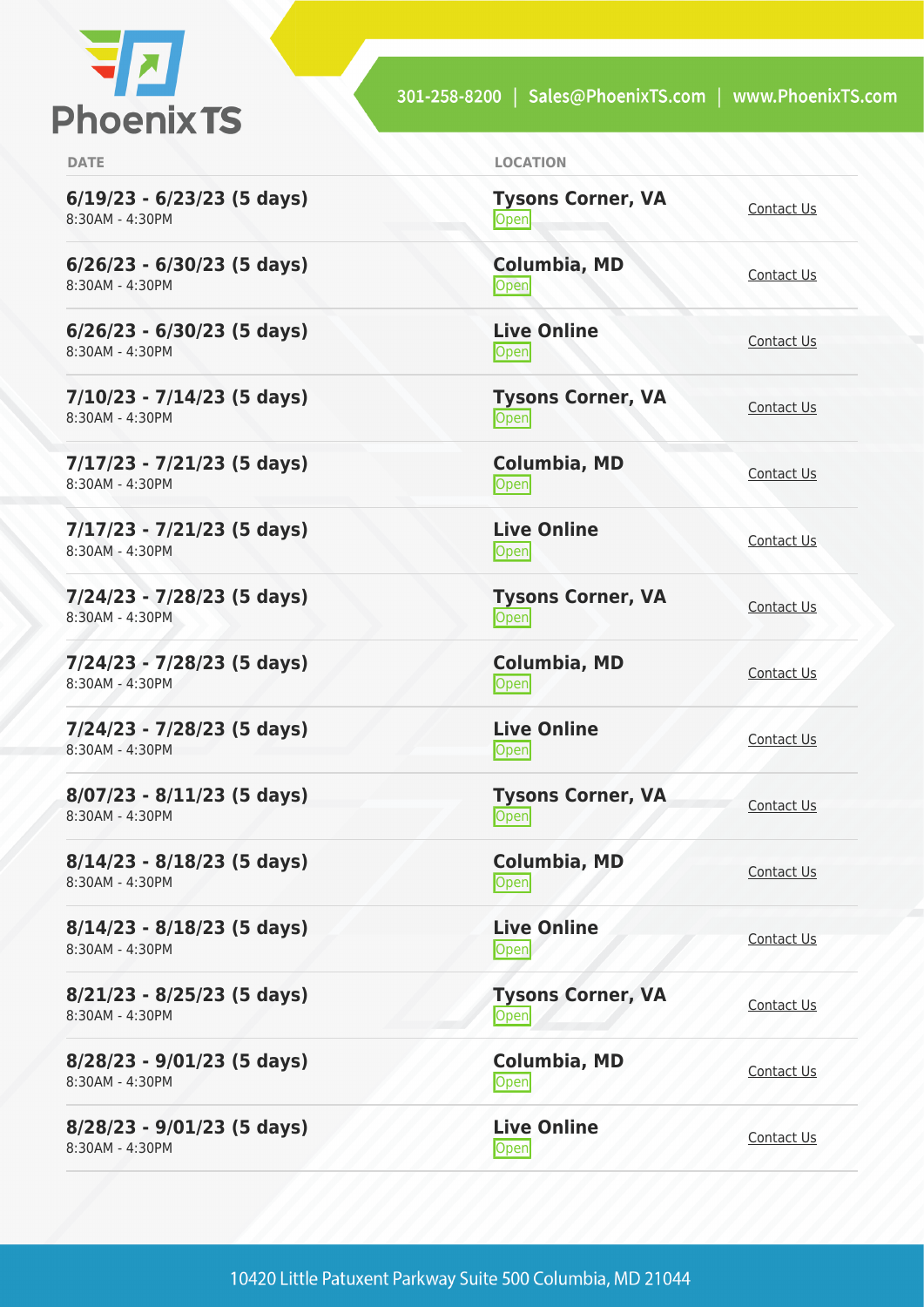

**9/11/23 - 9/15/23 (5 days)** 8:30AM - 4:30PM

**9/18/23 - 9/22/23 (5 days)** 8:30AM - 4:30PM

**9/18/23 - 9/22/23 (5 days)** 8:30AM - 4:30PM

**9/25/23 - 9/29/23 (5 days)** 8:30AM - 4:30PM

**9/25/23 - 9/29/23 (5 days)** 8:30AM - 4:30PM

**9/25/23 - 9/29/23 (5 days)** 8:30AM - 4:30PM

**10/02/23 - 10/06/23 (5 days)** 8:30AM - 4:30PM

**10/09/23 - 10/13/23 (5 days)** 8:30AM - 4:30PM

**10/09/23 - 10/13/23 (5 days)** 8:30AM - 4:30PM

**10/16/23 - 10/20/23 (5 days)** 8:30AM - 4:30PM

**10/23/23 - 10/27/23 (5 days)** 8:30AM - 4:30PM

**10/23/23 - 10/27/23 (5 days)** 8:30AM - 4:30PM

**11/06/23 - 11/10/23 (5 days)** 8:30AM - 4:30PM

**11/13/23 - 11/17/23 (5 days)** 8:30AM - 4:30PM

**11/13/23 - 11/17/23 (5 days)** 8:30AM - 4:30PM

**DATE LOCATION**

| <b>Tysons Corner, VA</b><br>Open | Contact Us        |
|----------------------------------|-------------------|
| Columbia, MD<br>Open             | Contact Us        |
| <b>Live Online</b><br>Open       | Contact Us        |
| <b>Tysons Corner, VA</b><br>Open | Contact Us        |
| <b>Columbia, MD</b><br>Open      | <b>Contact Us</b> |
| <b>Live Online</b><br>Open       | <b>Contact Us</b> |
| <b>Tysons Corner, VA</b><br>Open | Contact Us        |
| Columbia, MD<br>Open             | Contact Us        |
| <b>Live Online</b><br>Open       | <b>Contact Us</b> |
| <b>Tysons Corner, VA</b><br>Open | Contact Us        |
| <b>Columbia, MD</b><br>Open      | <b>Contact Us</b> |
| <b>Live Online</b><br>Open       | Contact Us        |
| <b>Tysons Corner, VA</b><br>Open | Contact Us        |
| Columbia, MD<br>Open             | Contact Us        |
|                                  |                   |

**Live Online** <u>Open</u> [Contact Us](https://phoenixts.com/schedule/more-info/?class=29391)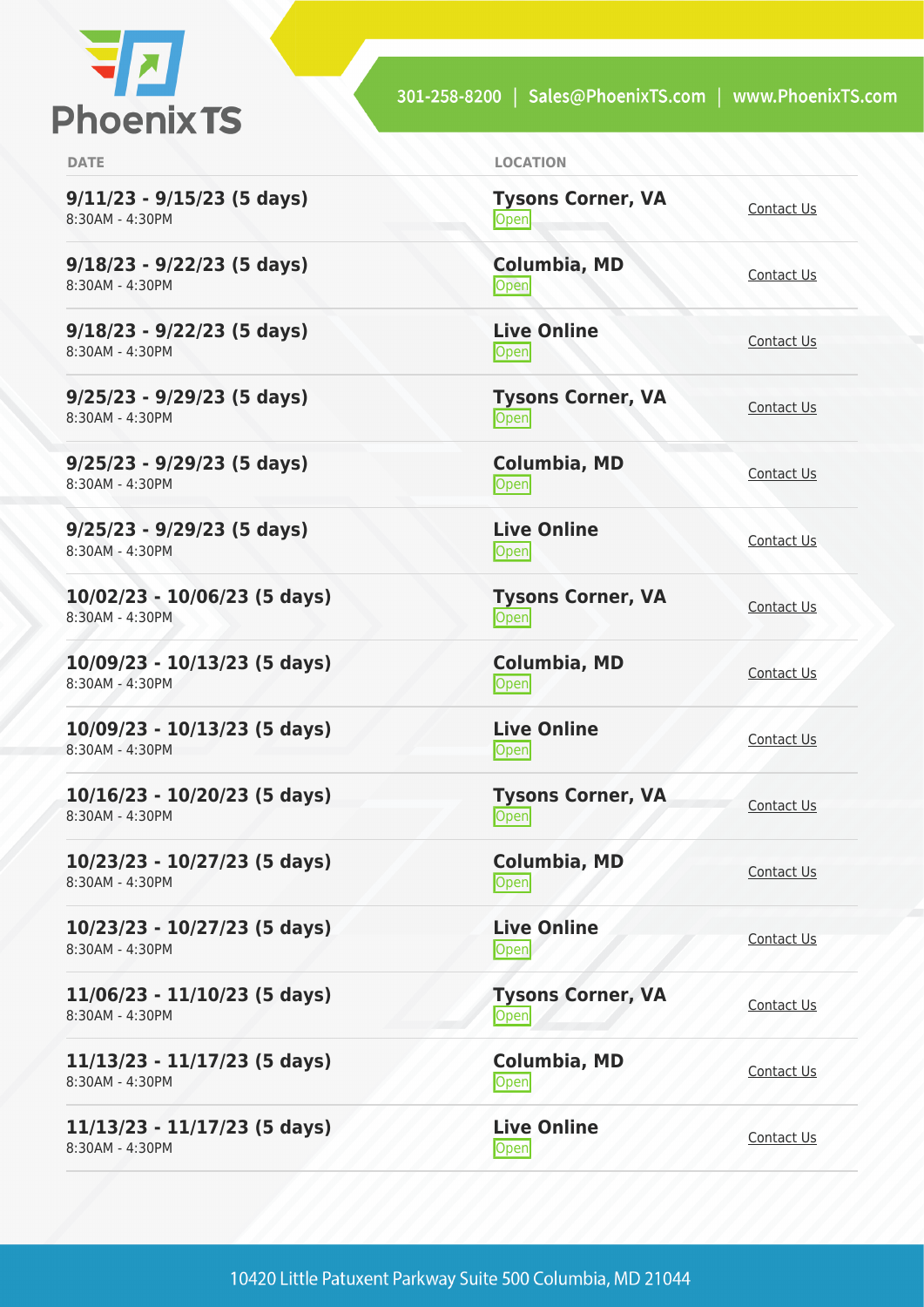

| <b>DATE</b>                                     | <b>LOCATION</b>                   |            |
|-------------------------------------------------|-----------------------------------|------------|
| 11/27/23 - 12/01/23 (5 days)<br>8:30AM - 4:30PM | <b>Tysons Corner, VA</b><br>Open  | Contact Us |
| 11/27/23 - 12/01/23 (5 days)<br>8:30AM - 4:30PM | <b>Columbia, MD</b><br>Open       | Contact Us |
| 11/27/23 - 12/01/23 (5 days)<br>8:30AM - 4:30PM | <b>Live Online</b><br>Open        | Contact Us |
| 12/04/23 - 12/08/23 (5 days)<br>8:30AM - 4:30PM | <b>Tysons Corner, VA</b><br>Open  | Contact Us |
| 12/11/23 - 12/15/23 (5 days)<br>8:30AM - 4:30PM | <b>Columbia, MD</b><br>Open       | Contact Us |
| 12/11/23 - 12/15/23 (5 days)<br>8:30AM - 4:30PM | <b>Live Online</b><br>Open        | Contact Us |
| 12/18/23 - 12/22/23 (5 days)<br>8:30AM - 4:30PM | <b>Tysons Corner, VA</b><br>Open  | Contact Us |
| 12/18/23 - 12/22/23 (5 days)<br>8:30AM - 4:30PM | Columbia, MD<br>Open              | Contact Us |
| 12/18/23 - 12/22/23 (5 days)<br>8:30AM - 4:30PM | <b>Live Online</b><br><b>Open</b> | Contact Us |

# **Course Outline**

## **Introduction**

- Course setup
- Network skills pre-assessment

## **Fundamentals**

- Networking concepts
- Classifying networks
- Network models
- Troubleshooting process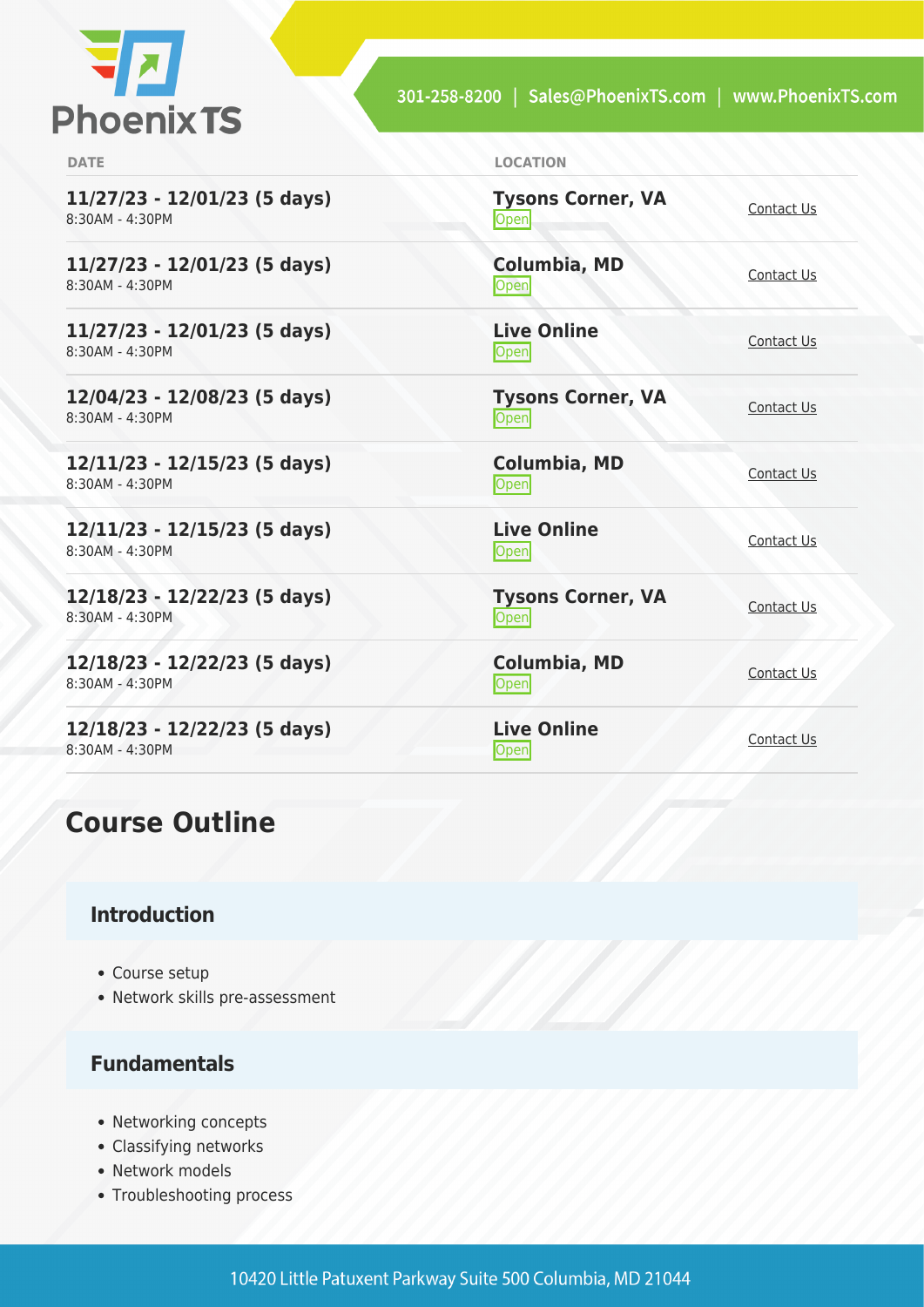

## **Physical Networks**

- Connection technologies
- Network devices
- Copper media
- Optical media
- Ethernet standards

## **TCP/IP Networks**

- IP addressing
- Core protocols
- Network ports and applications

#### **Internetworking**

- Switching
- Routing

#### **Wireless LANs**

- Wireless networks
- Wireless LAN standards

#### **Wide Area Networks (WANs)**

- Internet connections
- WAN infrastructure

## **Cybersecurity Principles**

- Goals and threats
- Digital security
- Transportation encryption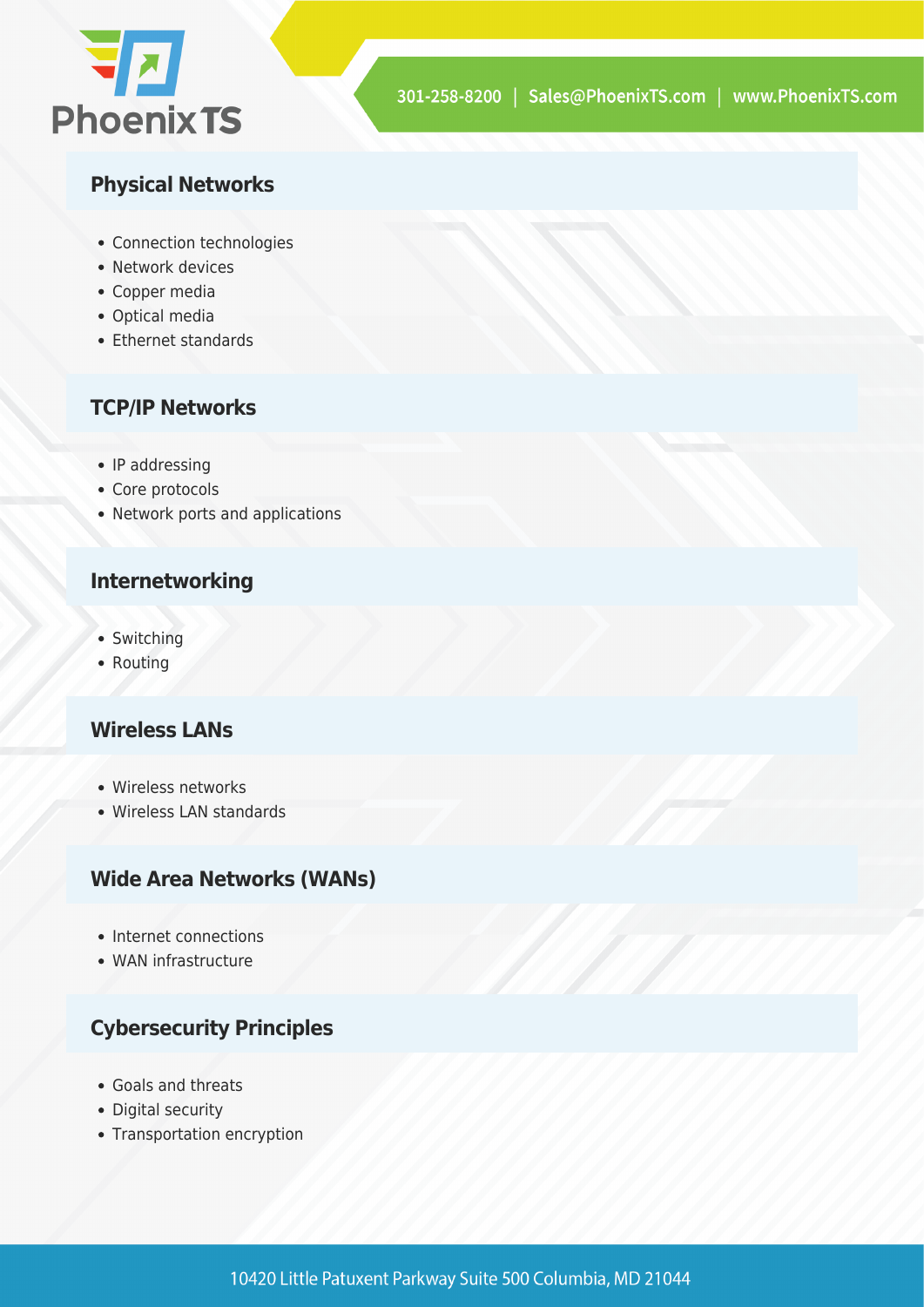

#### **Defending Networks**

- Network security components
- Network authentication systems
- Hardening networks

#### **Evolving Network Technologies**

- Network convergence
- Virtual and cloud systems

#### **Network Operations**

- Monitoring and optimization
- Fault tolerance and disaster recovery
- Incident response

#### **Network Planning**

- Network policy design
- Network installation
- Maintenance and upgrades

# **Network+ Exam N10-007**

#### **Exam Details**

- Number of Questions 90
- Passing Score 720 on scale of 100-900
- Duration 90 minutes
- Format multiple choice and performance-based
- Delivery Pearson VUE

| <b>Exam Objective</b>      | % of Exam |
|----------------------------|-----------|
| <b>Networking Concepts</b> | 23%       |
| Infrastructure             | 18%       |
| <b>Network Operations</b>  | 17%       |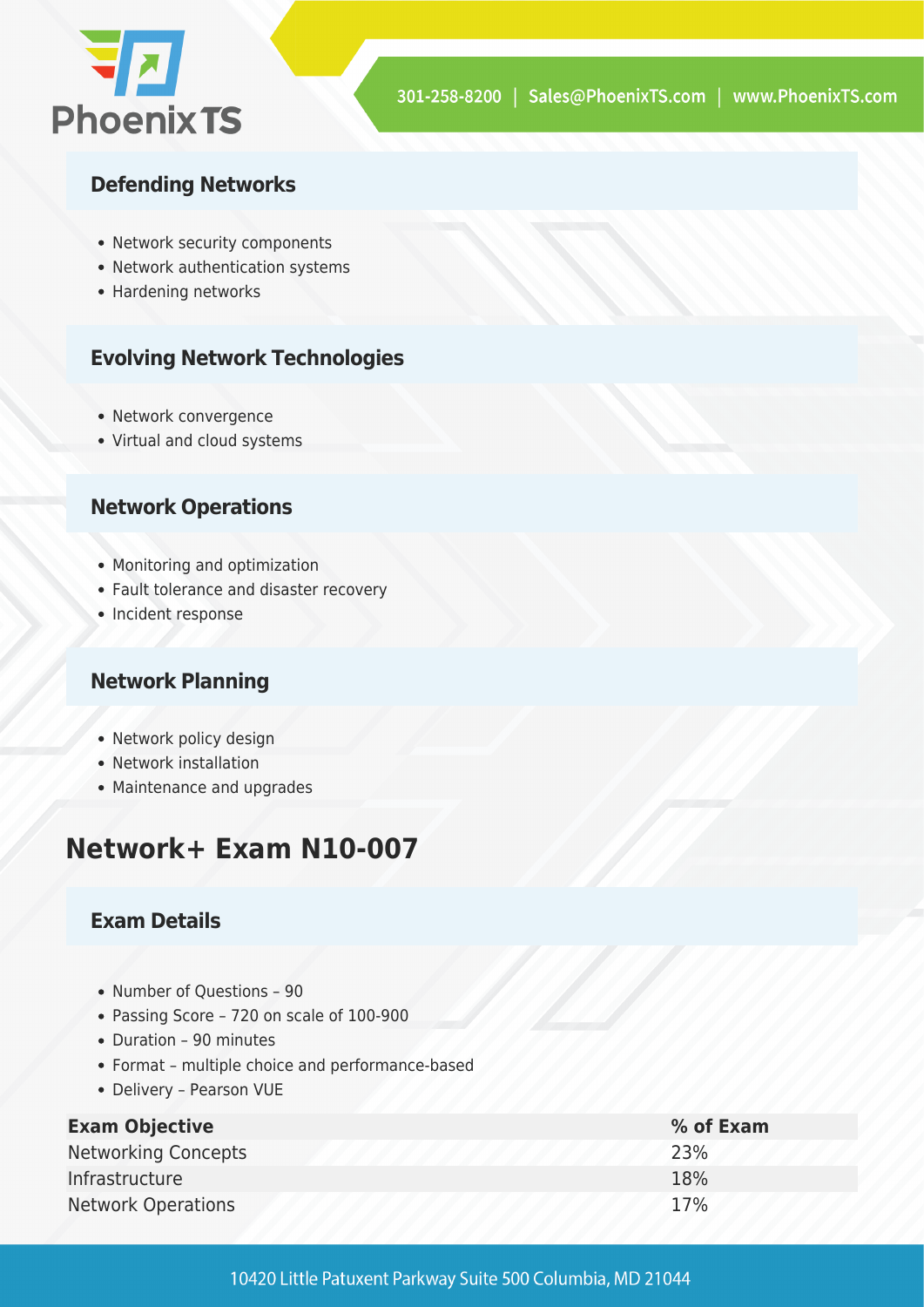

| <b>Network Security</b>           | 20% |
|-----------------------------------|-----|
| Network Troubleshooting and Tools | 22% |

Phoenix TS is an authorized Pearson VUE testing center located in Columbia, MD. You can register to take your CompTIA Network+ Certification Exam at the Phoenix TS testing center by going to the Pearson VUE website or by giving our center a call.

# **FAQs**

# **Who should take this course?**

This course is intended for Network Technicians, Network Installers, Help Desk Technicians, Network Administrators, and IT Cable Installers.

## **What is the recommended experience for this course?**

Students should have at least 9-12 months of IT networking experience have a CompTIA A+ certification or hold equivalent experience and knowledge.

# **What companies hire CompTIA Network+ professionals?**

Examples include Apple, BlueCross BlueShield, Canon, Dell, HP, Intel, Verizon, the Department of Defense (DoD), and many more.

# **What job roles use Network+?**

Junior Network Administrators, Computer Technicians, Help Desk Technicians, System Engineers, Network Field Technicians, Junior System Engineers, Information Security (IS) Consultants, Network Support Specialists, Network Field Engineers, Network Analysts, and many more.

## **Do you have to renew your CompTIA Network+ certification?**

Yes, CompTIA Network+ requires renewal. You must earn at least 30 Continuing Education Units (CEUs) every 3 years. Learn more about [CEU activities here](https://www.comptia.org/continuing-education).

**Due to Covid-19 safety restrictions** PhoenixTS will temporarily be unable to provide food to our students who attend class at our Training Center; however, our Break Areas are **currently open** where students will find a constant supply of Coffee, Tea and Water. Students may bring their own lunch and snacks to eat in our breakrooms or at their seat in the classroom or eat out at one of the many nearby restaurants.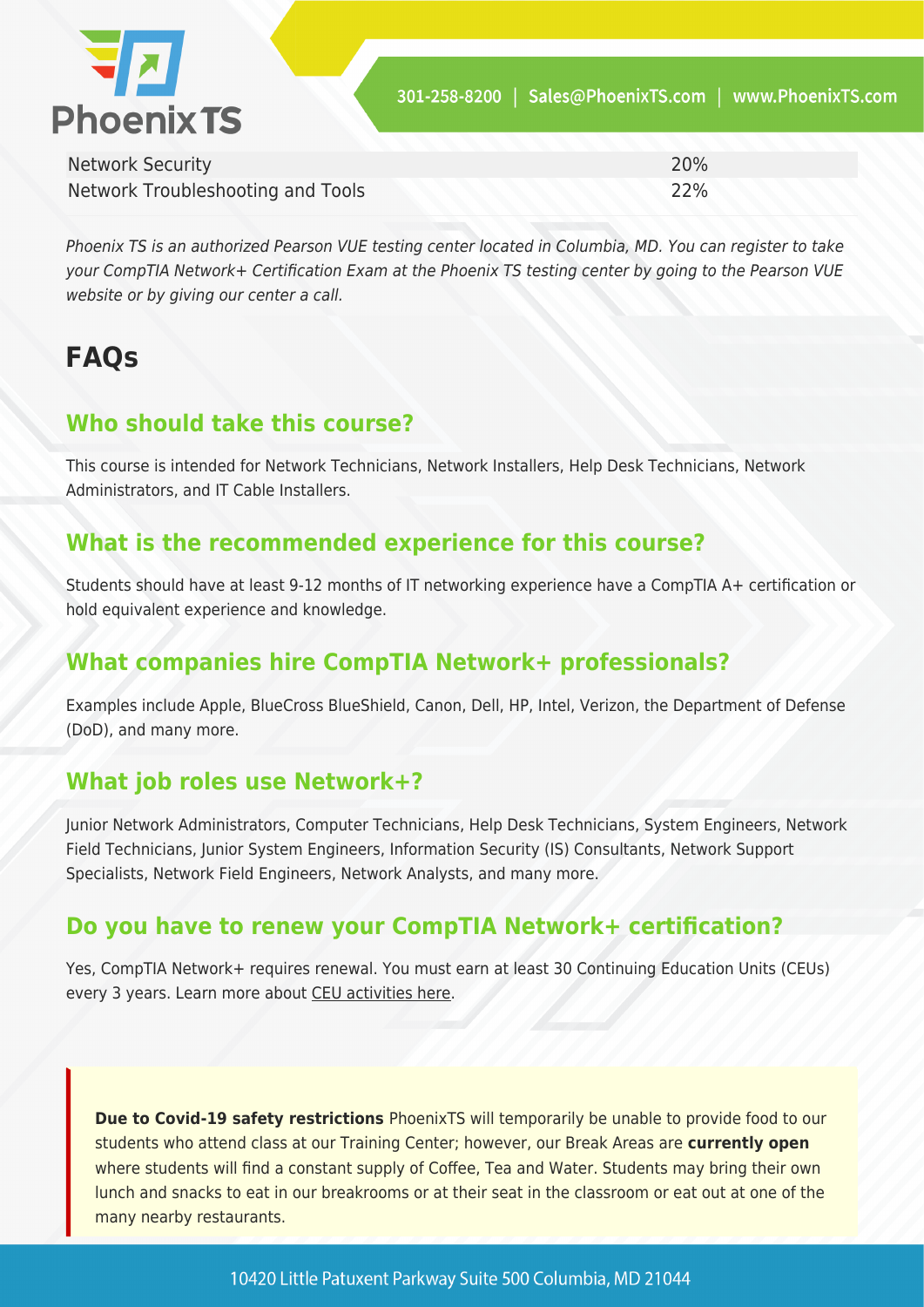

# Starting at **\$2,395**

**ATTENTION** For GSA pricing or Contractor quotes call [240.667.7757](#page--1-0)





#### Price Match Guarantee

We'll match any competitor's price quote. Call us at 240-667-7757.

## Included in this **CompTIA Network+ Certification Training**

- 5 days instructor-led training
- CompTIA Network+ Certification Training training book
- Network+ Practice Exams (60 Days)
- $\circ$  Newtork+ Labs (6 Months)
- Network+ Reading Plan